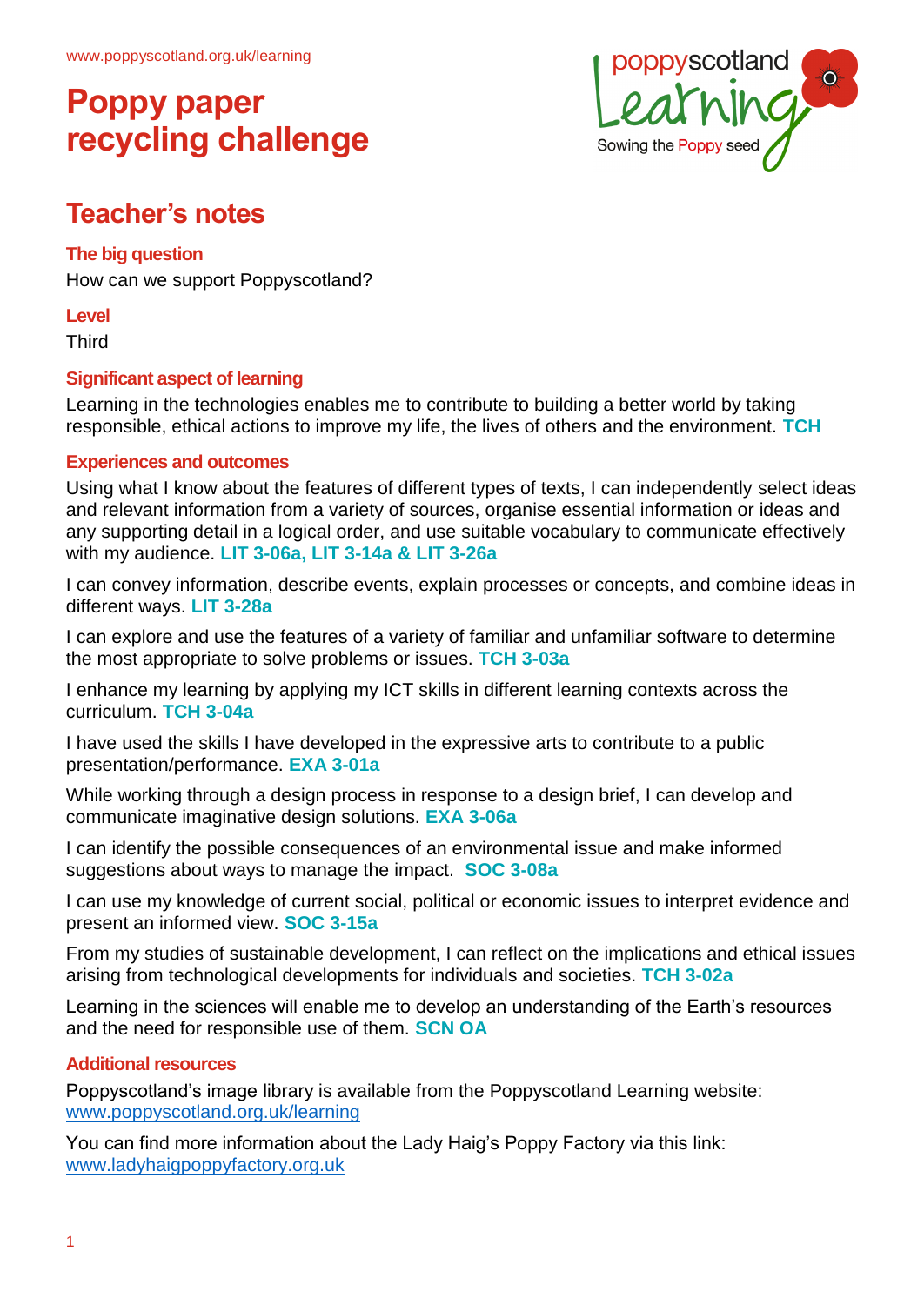

## **Your challenge**

#### **Task 1**

Use this sheet to brainstorm ideas that could be made from the unused poppy off-cut paper. Once you have completed your sheet look at other people's ideas and add them in. Create a display showing how much money your school raised for Poppyscotland.

#### **Task 2**

Underline your three best ideas.

#### **Task 3**

Look at other classmates' top three ideas and discuss them together.

#### **Task 4**

As a group, decide on which one idea you are going to work on as a group. Whichever one you choose you will need to design, market and advertise.

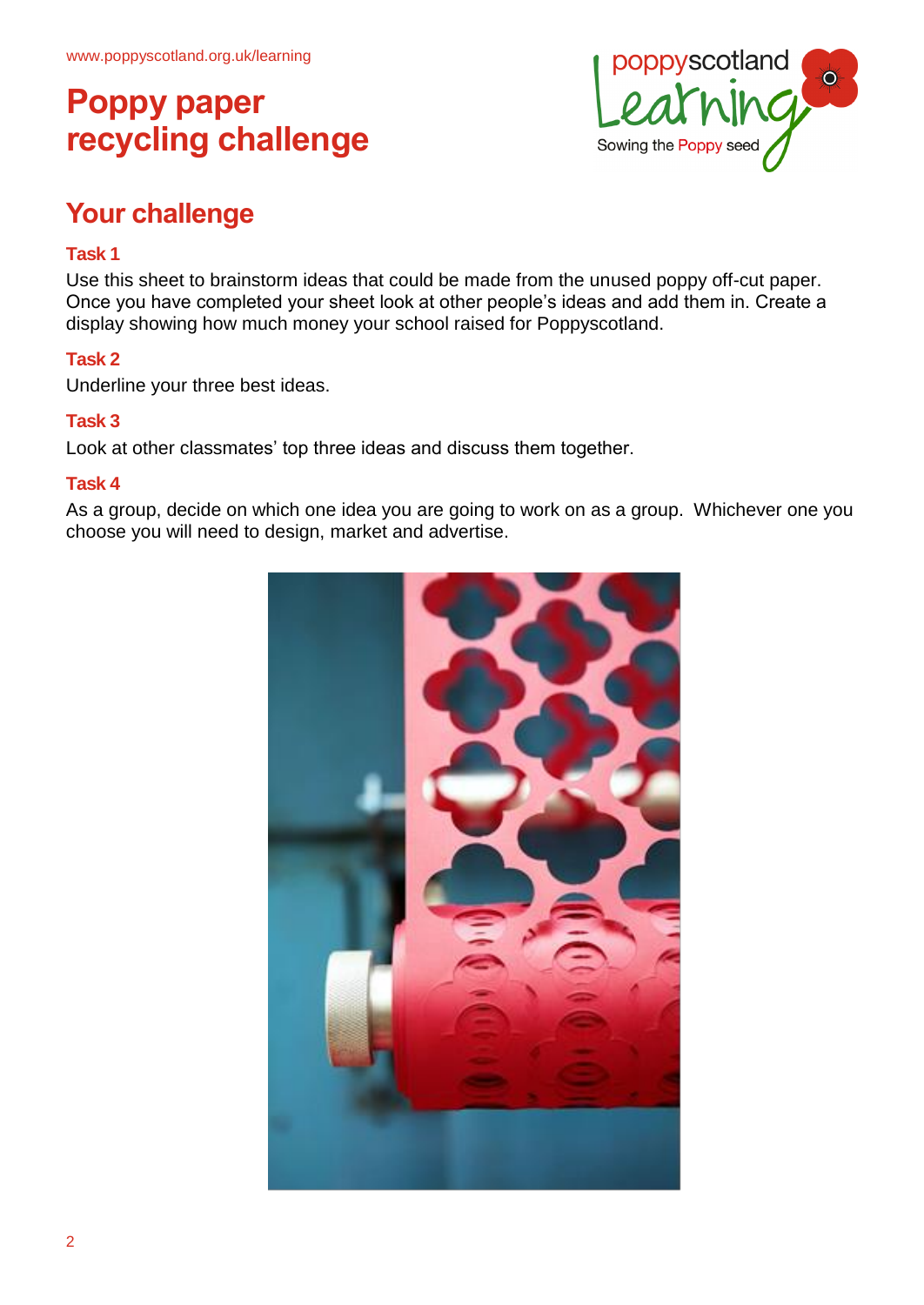

## **Poppy paper recycling challenge - activity sheet**

What different ideas does your group have to make good use of poppy 'off-cut' paper?

Which idea has your group chosen to be the best? Why?

How will your product look? Draw a brief sketch.

How will you advertise your product? Make notes.

Now make your product and create your advert!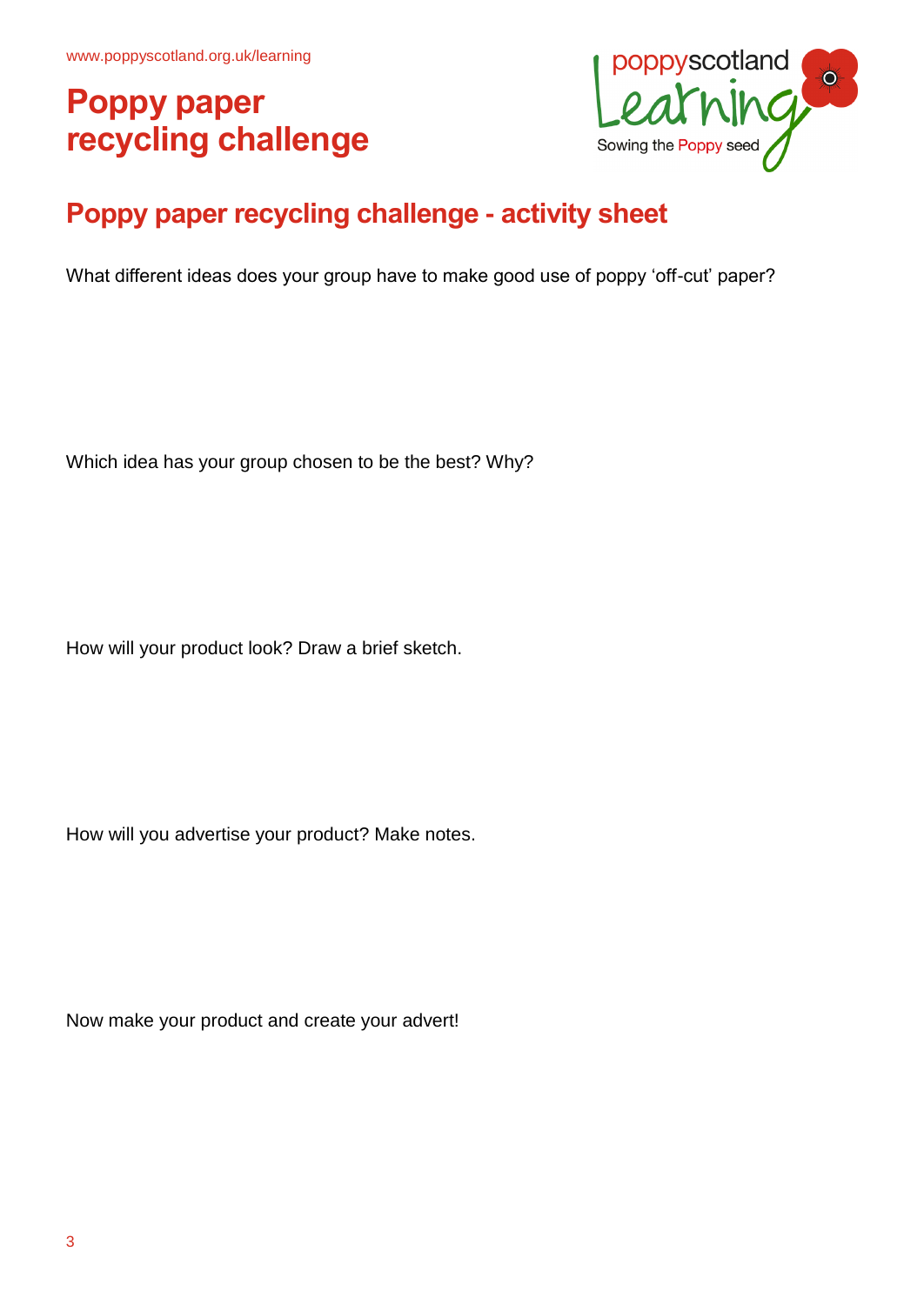

## **What progress have I made today?**

Learning in the technologies enables me to contribute to building a better world by taking responsible, ethical actions to improve my life, the lives of others and the environment. **SAL TCH**

| 2 <sup>nd</sup> level<br>I can use feedback to evaluate my own work<br>to adapt and improve where appropriate.<br>For example                                                | 3rd level<br>I can demonstrate administrative and<br>entrepreneurial skills while participating in a<br>group activity.<br>For example |
|------------------------------------------------------------------------------------------------------------------------------------------------------------------------------|----------------------------------------------------------------------------------------------------------------------------------------|
| 4 <sup>th</sup> level<br>I can select and use appropriate software to<br>carry out a range of tasks which support<br>business and entrepreneurial activities.<br>For example |                                                                                                                                        |